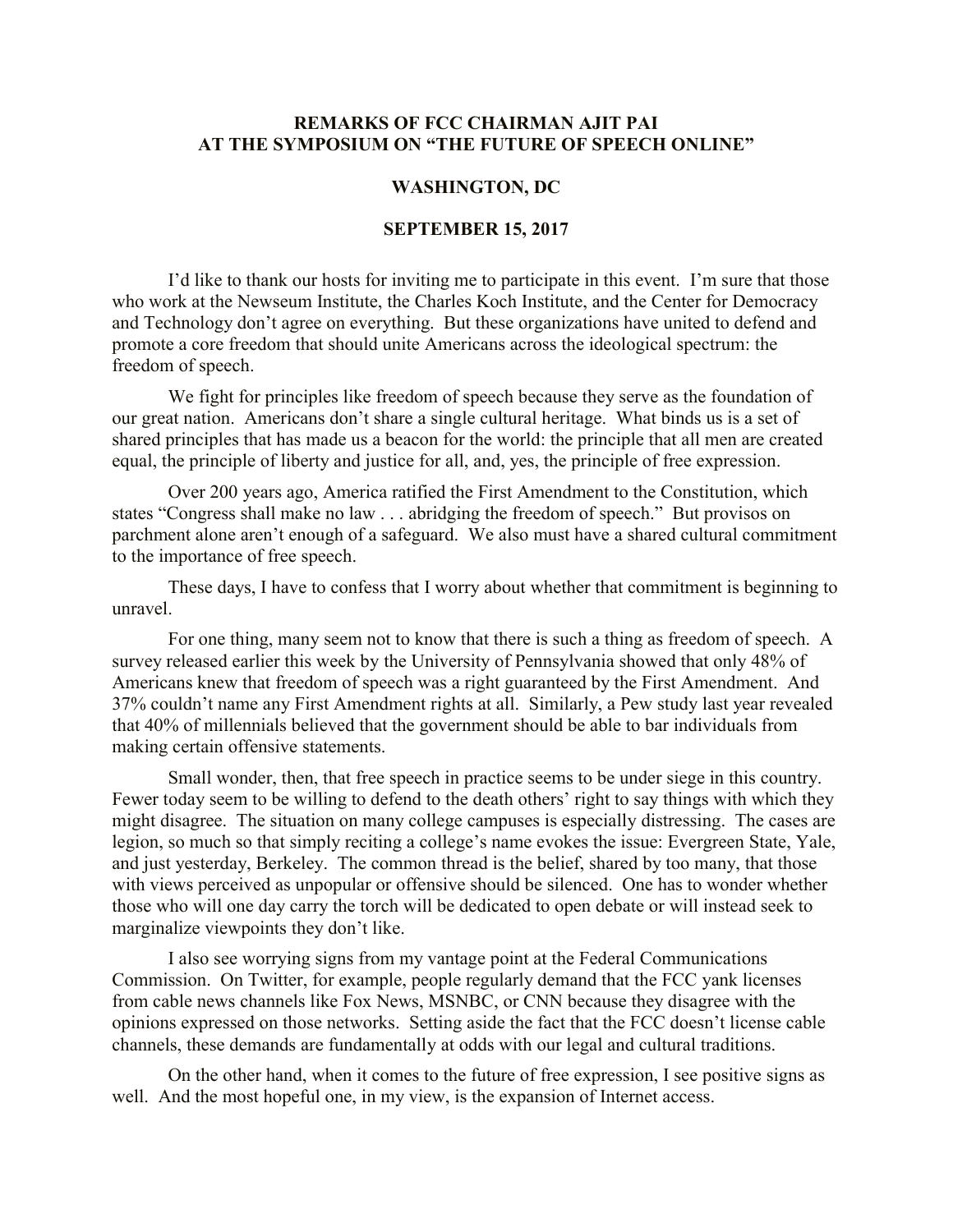Obviously, the Internet wasn't around when America was young. Back then, the most important information network was the postal system. In 1796, newspapers accounted for 70% of the weight carried by the Postal Service. Forty years later, that figure was up to 95%. Princeton sociologist Paul Starr has explained that "[a]t the nation's founding, Americans were concerned with building not just a continental nation, but a republican one." Our Founding Fathers made that clear in their treatment of the postal system. European countries taxed publications, but the United States promoted them by offering cheap postal rates. We also built a far more extensive postal network than any other nation, extending the system into rural areas. And so it was that this new nation, conceived in liberty, had the world's first true mass circulation press.

The idea of universal access to information networks starts with the earliest days of our nation, but hardly ends there. Just look at the FCC. It was established in 1934, and charged with making wire and radio communication service "available, so far as possible, to all the people of the United States."

Today, when we talk about universal service, we have in mind bringing high-speed Internet access, or "broadband," to any American who wants it. Broadband is important for many reasons: it can help you get a job, start a company, get health care, educate your kids, and the like. But it's also vital for free speech and political engagement.

Speaking publicly and getting engaged politically start with being informed, and it's hard to imagine doing that these days without the Internet. Indeed, since I started this speech, I've thought of checking and posting on Twitter at least four times. (Some of you in the audience actually have done so, I'll bet.)

The Internet has made it much easier for the American people to learn about what its government is doing. Right now, for example, anyone can go to the FCC's website and read the proposals that Commissioners will vote on at our monthly meetings three weeks in advance. It wasn't always so easy; not long ago, you'd have to hire a lawyer or lobbyist, or physically visit the FCC's headquarters, to get this information—and even then, you could only get it *after* the FCC had voted! And instead of having to mail a letter complete with a stamp to make your voice heard in an FCC proceeding, anyone can easily submit a comment to the Commission online.

This level of transparency is reflected in Congress, where elected officials connect with their constituents in ways unimaginable a generation ago. Consider the bipartisan congressional duo of Will Hurd and Beto O'Rourke. Earlier this year, these two Texas Congressmen used Facebook Live to document their entire road trip from the Lone Star State back to Washington. They answered questions from constituents and discussed political topics—all while driving safely. Just being seen on the trip together showed America some cross-party camaraderie—a nice touch that's not seen enough these days.

The Internet has also given people a platform to make their voices heard like never before. The old saying used to be, "Freedom of the press is guaranteed only to those who own one." With the Internet, any American can be both speaker and publisher. Any American can build an audience well beyond one's physical proximity. And any American can even make news—from Periscope coverage of a terrorist attack to viral sensations like Chris Crocker, who a decade ago this week made national headlines with his passionate defense of Britney Spears.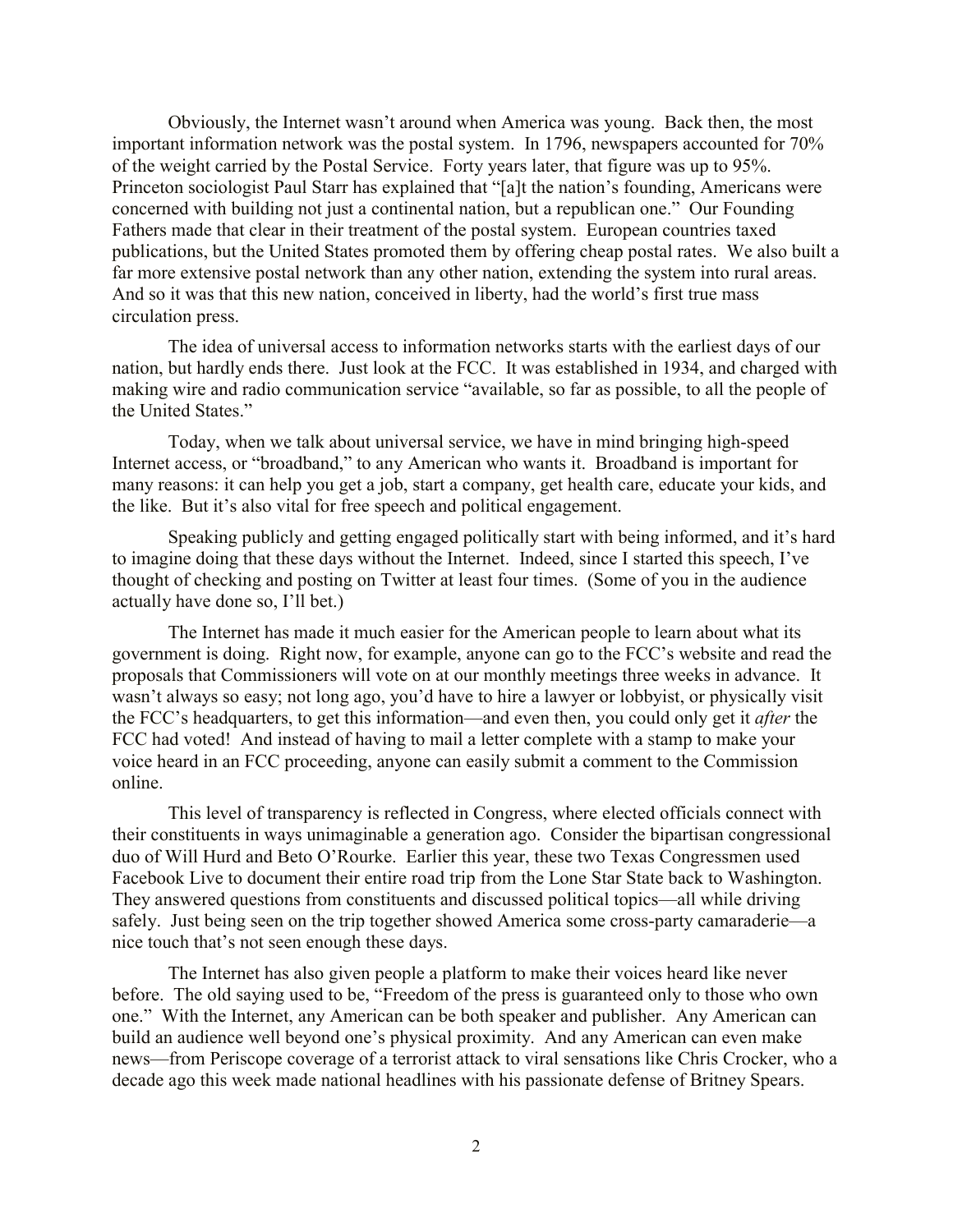Obviously, the Internet has also transformed elections. The President's primary platform for getting his message out directly to the people was—and still is—Twitter. And the Internet has also democratized political fundraising. Just ask Bernie Sanders, who raised \$218 million online, \$27 on average at a time.

The evolution of smartphones with cameras has given rise to citizen journalists. Just look at the recent hurricanes in Texas and Florida. People used social media to provide first-hand, onthe-ground reports that enhanced situational awareness not only for people trying to find help, but for emergency responders identifying those in need of rescue.

Obviously, digital media and the explosion of online expression has created new challenges, many of which you've discussed today. But in my view, the positives outweigh the negatives. The Internet has democratized our political discourse. It has invigorated political debate. And in my view, it can help sustain our shared cultural commitment to free expression.

But for too many, this discussion is academic. That's because they are on the wrong side what I call the digital divide—the gap between those who have Internet access and those who don't. The Internet can be a great equalizer. It can bestow the opportunity to speak and learn and thrive, regardless of who you are or where you live. But if you find yourself on the wrong side of that divide, you're likely becoming less audible in the national discourse and more disconnected from civic life.

The most significant digital divides are along economic and geographic lines. Basically, if you're wealthy and live in a city, you should be in good shape. If you're low-income and/or live in a rural area, you're much more likely to have a problem. 93% of Americans earning more than \$75,000 have home broadband service, compared to only 53% of those making less than \$30,000. In urban areas, only 2% of Americans lack access to high-speed fixed service. In rural areas, 28% go without.

Each percentage point on the wrong side of this divide represents hundreds of thousands of Americans who cannot fully participate in the digital democracy of the 21<sup>st</sup> century.

I've met many of these folks. You've talked today about breaking out of the bubbles we inevitably tend to inhabit. I've done my best to do that in my current role. There are few things I enjoy more than traveling across the country and learning first-hand about the challenges facing people in areas with poor or no high-speed connectivity. This year alone, I've logged more than 3,000 miles on road trips—places like Madelia, Minnesota and Zelienople, Pennsylvania, Wardensville, West Virginia and Casper, Wyoming. I'll be hitting the road again next week, visiting parts of South Florida that are suddenly disconnected in the wake of Hurricane Irma and then heading to the rural Midwest—including my hometown of Parsons, Kansas. At every stop, what will be front and center of my mind is the FCC's central mission under my chairmanship closing the divide, and extending digital opportunity to every American.

The FCC has tools to accomplish that mission, and we're putting those tools to work.

The details are admittedly weedy, but they're important. With your indulgence, I'll spend a few minutes describing them.

The first of these tools involves federal subsidies. At the initial FCC meeting for which I could set the agenda, we adopted two significant measures—each on a bipartisan basis, I might add—to expand broadband access in unserved areas. One was an order to bring mobile broadband to millions of Americans who don't have it today. Previously, the FCC was spending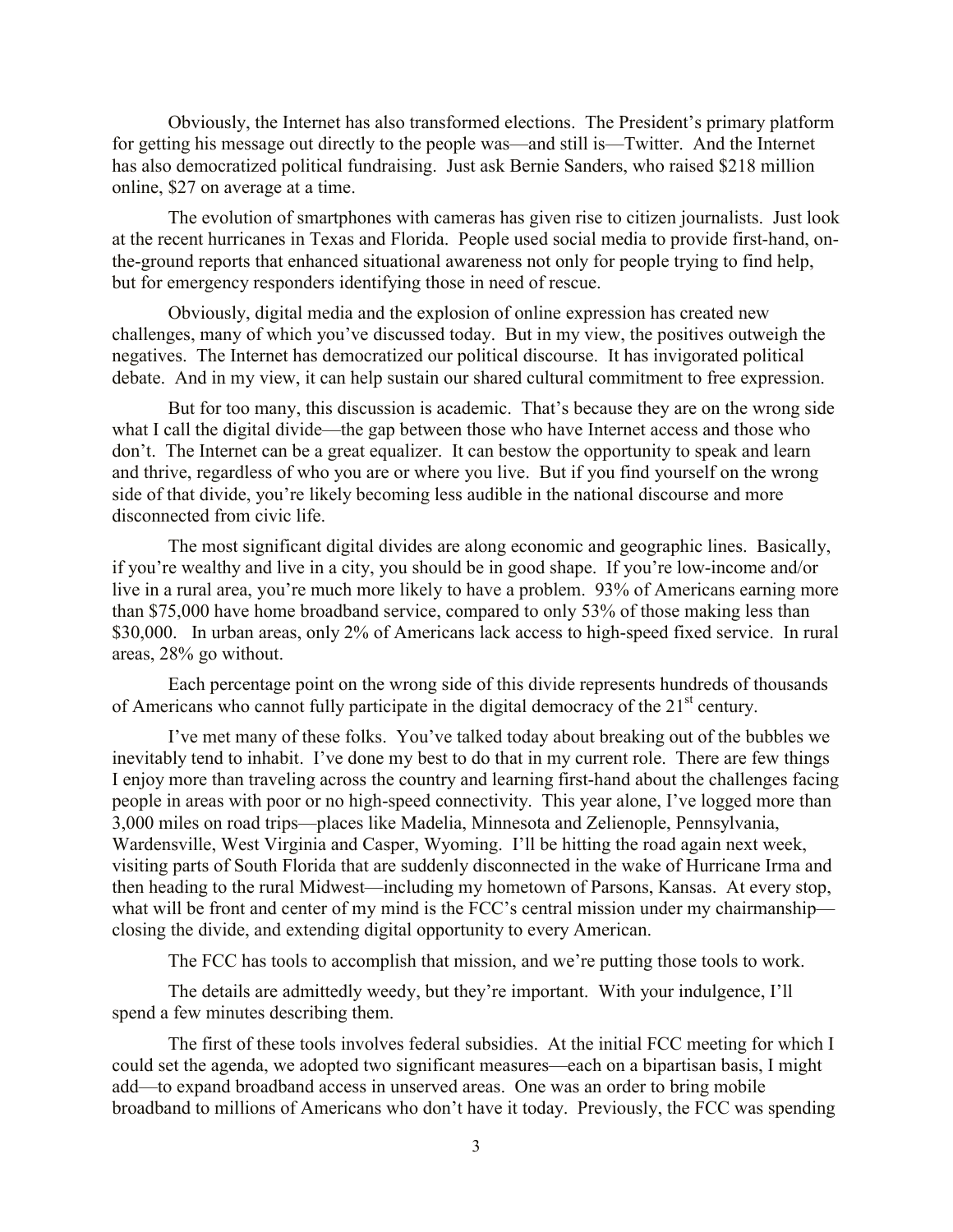about \$25 million a month of taxpayer money to subsidize wireless carriers in areas where private capital had already been spent to build out networks. This Commission is redirecting that spending and more—\$4.53 billion over the next decade—in order to bring 4G LTE service to unserved rural Americans. And we're doing it in an efficient, fiscally responsible way by using a competitive reverse auction to allocate these funds.

At the same meeting, we also voted to move forward with \$2 billion in fixed broadband investment. Here too, we set up a competitive bidding process to make the most productive use of that money when it comes to bringing high-speed Internet access to currently unserved rural Americans. Our rules for this auction will also encourage a wide range of entities to participate, from wireless Internet service providers to electric utilities.

To the extent that we offer companies federal subsidies for building out in unserved areas, we also want to make sure that there is accountability. We have put in place buildout and reporting requirements along the way. If we give a company taxpayer dollars, they have to tell us that they are meeting deployment benchmarks within a certain period of time.

Federal subsidies are one thing. But we also need to update our rules. Public-private partnerships are useful to spur infrastructure investment in areas where the economic incentives for private investment don't exist. But we also want to modernize our regulations to give companies a stronger business case to build and expand high-speed networks.

That's why we've aiming to reduce regulatory barriers to the installation of wireline infrastructure. Our goal is to lower the cost and speed the deployment of this infrastructure on things like utility poles and to accelerate the transition from copper networks to modern fiber networks. This means more money will be spent building the resilient networks of tomorrow, not maintaining the fading networks of yesterday.

As the world goes mobile, we're also aiming to promote more wireless infrastructure. The networks of the future will require not so much massive cell towers as hundreds of thousands of small cells. These will be the tiny building blocks for the 5G wireless networks of the future. 5G has delivered fiber-like speeds in testing, and it could ultimately mean better access and more competitive choice for consumers, and hence lower prices and better service quality.

But our efforts aren't just limited to what's on land. For instance, we recently approved—again, unanimously—an order paving the way for a satellite company to use its planned constellation of 720 satellites to provide high-speed access to hard-to-serve areas, like rural and Tribal areas. Other satellite companies have also asked the FCC for permission to do the same.

Even with all of this—smarter subsidies, reformed regulations—some Americans could be left behind. That's why, last September, I proposed that Congress create what I called Gigabit Opportunity Zones. The idea was simple: provide tax incentives to encourage companies to build Internet infrastructure in low-income urban and rural areas that are otherwise too easy to write off. My proposal was inspired by former Secretary Jack Kemp, who lamented decades ago how many cynics "miss how rapidly, in an entrepreneurial economy, the poor can move up the ladder of success." I'm thrilled that Senators Shelley Moore Capito and Chris Coons and Congressman Doug Collins have introduced the Gigabit Opportunity Act, which advances my